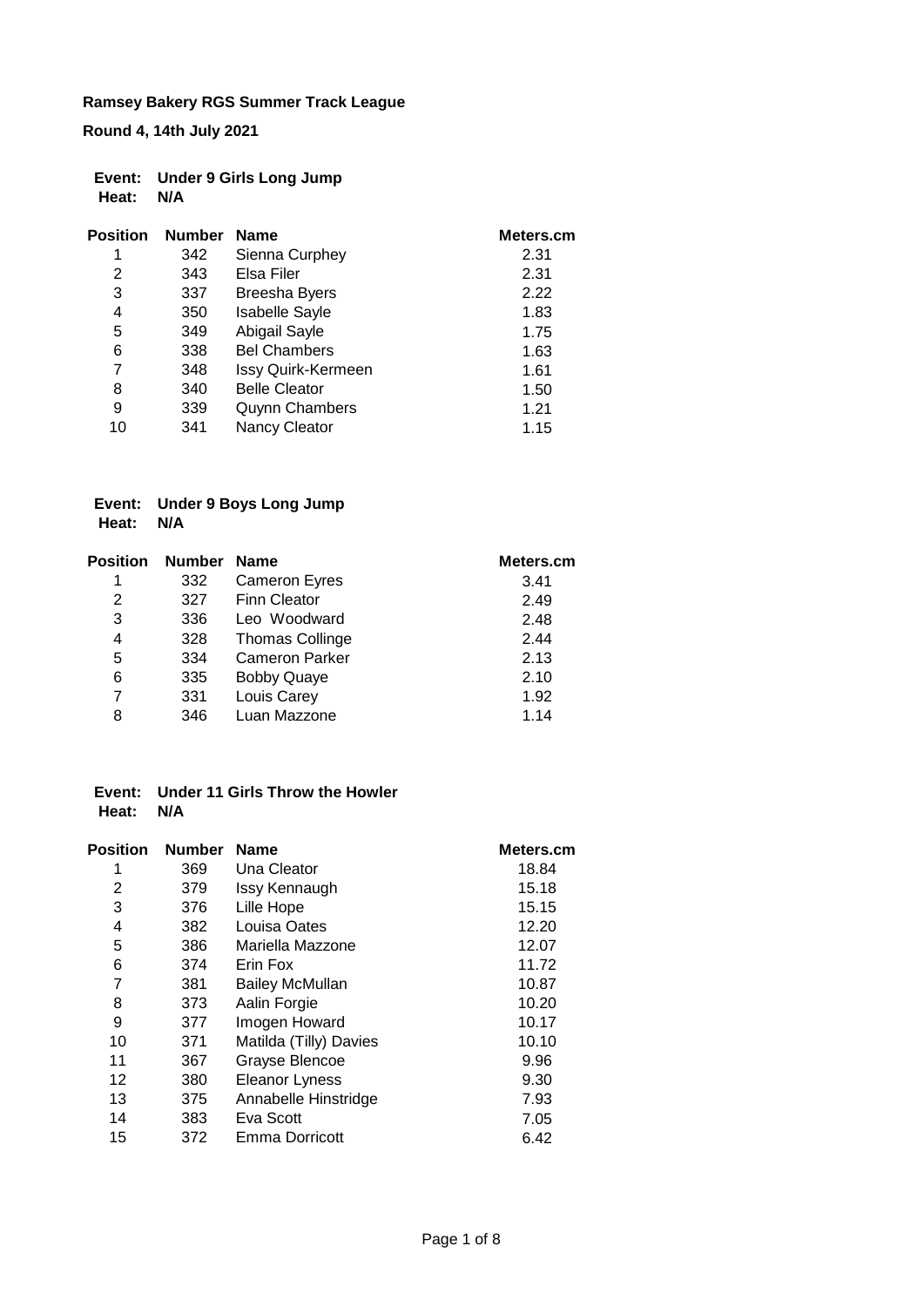**Round 4, 14th July 2021**

|           | Event: Under 11 Boys Throw the Howler |
|-----------|---------------------------------------|
| Heat: N/A |                                       |

| <b>Position</b> | <b>Number</b> | <b>Name</b>            | Meters.cm |
|-----------------|---------------|------------------------|-----------|
| 1               | 355           | James Jelski           | 37.40     |
| 2               | 363           | <b>Timothy Perry</b>   | 30.15     |
| 3               | 356           | Ollie Kennaugh         | 21.94     |
| 4               | 388           | Ffinlo Shimmin         | 21.22     |
| 5               | 362           | <b>Dillon Parker</b>   | 19.50     |
| 6               | 360           | Cailum McCann          | 19.49     |
| 7               | 364           | Merfyn Pritchard       | 16.14     |
| 8               | 359           | <b>Matthew Livesey</b> | 12.90     |
| 9               | 353           | William Gadman         | 11.75     |
| 10              | 351           | Joseph Collinge        | 10.68     |

#### **Event: Under 7 Girls Standing Long Jump Heat: N/A**

| Position | <b>Number</b> | <b>Name</b>             | Meters.cm |
|----------|---------------|-------------------------|-----------|
| 1        | 321           | Fola Lewis              | 1.30      |
| 2        | 320           | <b>Molly Feeney</b>     | 1.22      |
| 3        | 318           | <b>Willow Curphey</b>   | 1.20      |
| 4        | 385           | Zara Cowley-Hardy       | 1.13      |
| 5        | 324           | Lydia Quaye             | 1.09      |
| 6        | 323           | Eva Pritchard           | 1.00      |
| 7        | 325           | <b>Florence Quayle</b>  | 0.99      |
| 8        | 317           | <b>Eleanor Collinge</b> | 0.97      |
| 9        | 316           | <b>Chloe Carey</b>      | 0.95      |
|          |               |                         |           |

### **Event: Under 7 Boys Standing Long Jump Heat: N/A**

| <b>Position</b> | <b>Number</b> | <b>Name</b>                     | Meters.cm |
|-----------------|---------------|---------------------------------|-----------|
| 1               | 303           | <b>Harry Cleator</b>            | 1.44      |
| 2               | 309           | Joseph Hinstridge               | 1.27      |
| 3               | 301           | Oisin Brook                     | 1.25      |
| 4               | 314           | <b>Teddy Thompson-Broadbent</b> | 1.20      |
| 5               | 313           | Felix Thompson-Broadbent        | 1.19      |
| 6               | 306           | George Filer                    | 1.17      |
| 7               | 312           | Robby Quirk-Kermeen             | 1.13      |
| 8               | 308           | Archie Gadman                   | 0.94      |
| 9               | 302           | Conor Bryan                     | 0.90      |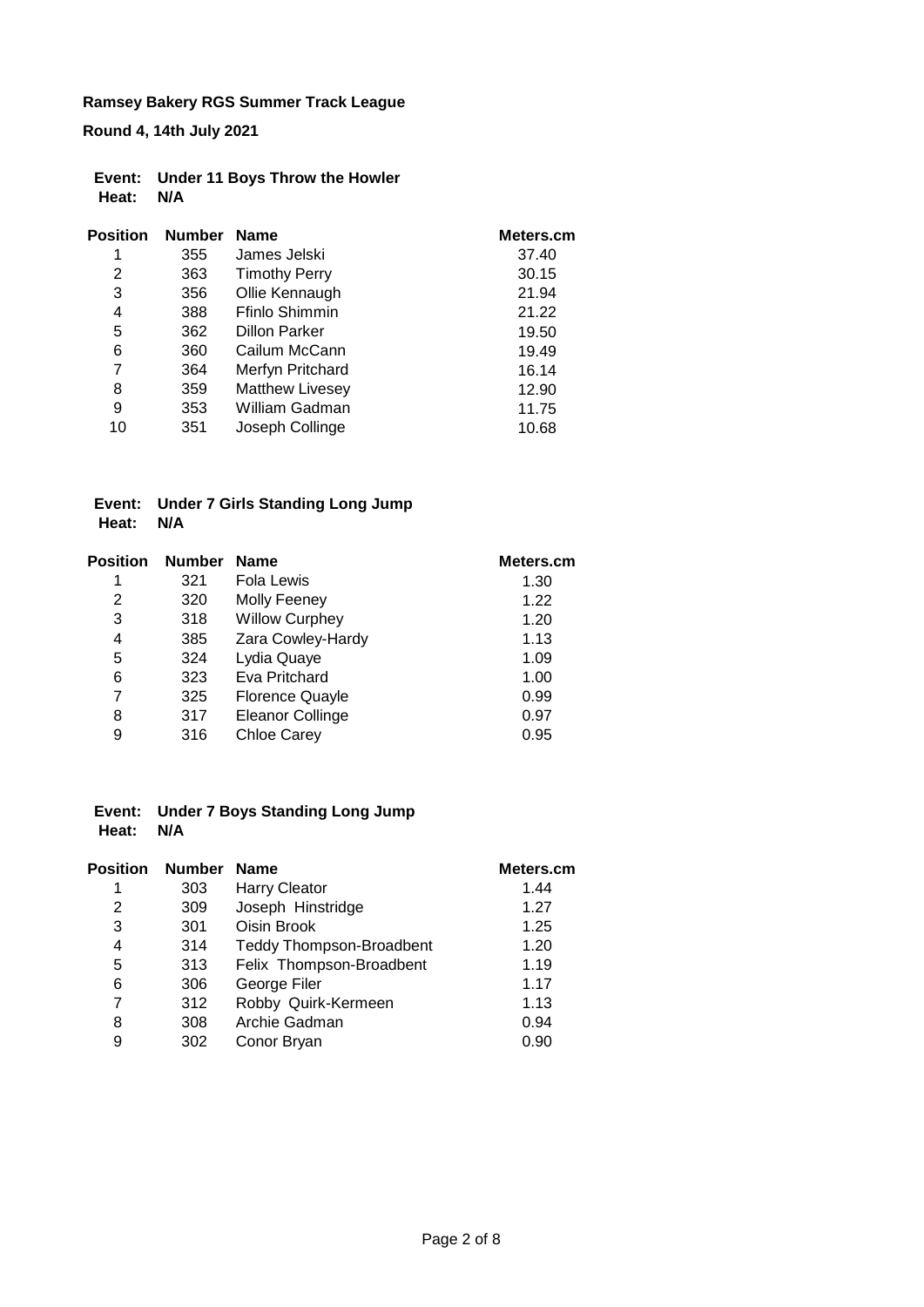**Round 4, 14th July 2021**

|       | Event: Under 9 Girls 100m |
|-------|---------------------------|
| Heat: | Heat 1                    |

| <b>Position</b> | <b>Number</b> | <b>Name</b>               | Time [mm:ss.0] |
|-----------------|---------------|---------------------------|----------------|
| 1               | 343           | Elsa Filer                | 00:18.9        |
| 2               | 349           | Abigail Sayle             | 00:19.6        |
| 3               | 341           | Nancy Cleator             | 00:20.0        |
| 4               | 350           | <b>Isabelle Sayle</b>     | 00:20.7        |
| 5               | 348           | <b>Issy Quirk-Kermeen</b> | 00:20.8        |
| 6               | 339           | <b>Quynn Chambers</b>     | 00:25.4        |

| Event: Under 9 Girls 100m |
|---------------------------|
| Heat: Heat 2              |

|   | <b>Position Number Name</b> |                      | Time [mm:ss.0] |
|---|-----------------------------|----------------------|----------------|
|   | 337                         | Breesha Byers        | 00:21.7        |
| 2 | .340                        | <b>Belle Cleator</b> | 00:22.9        |
| 3 | 338                         | <b>Bel Chambers</b>  | 00:24.3        |

| Event: Under 9 Boys 100m |
|--------------------------|
| Heat: Heat 1             |

|      |                       | Time [mm:ss.0]               |
|------|-----------------------|------------------------------|
| 332  |                       | 00:17.1                      |
| 335  | <b>Bobby Quaye</b>    | 00:20.8                      |
| 334  | <b>Cameron Parker</b> | 00:22.7                      |
| 346. | Luan Mazzone          | 00:23.9                      |
|      |                       | Number Name<br>Cameron Eyres |

| Event: Under 9 Boys 100m |
|--------------------------|
| Heat: Heat 2             |

|   | <b>Position Number Name</b> |                 | Time [mm:ss.0] |
|---|-----------------------------|-----------------|----------------|
|   | 328                         | Thomas Collinge | 00:17.9        |
| 2 | 336                         | Leo Woodward    | 00:18.1        |
| 3 | 331                         | Louis Carey     | 00:21.0        |
| 4 | 327                         | Finn Cleator    | 00:21.4        |
|   |                             |                 |                |

#### **Event: Under 11 Girls 100m Heat: Heat 1**

| <b>Position</b> | <b>Number</b> | <b>Name</b>    | Time [mm:ss.0] |
|-----------------|---------------|----------------|----------------|
| 1               | 379           | Issy Kennaugh  | 00:16.1        |
| 2               | 377           | Imogen Howard  | 00:16.7        |
| 3               | 376           | Lille Hope     | 00:19.0        |
| 4               | 367           | Grayse Blencoe | 00:19.4        |
| 5               | 383           | Eva Scott      | 00:20.5        |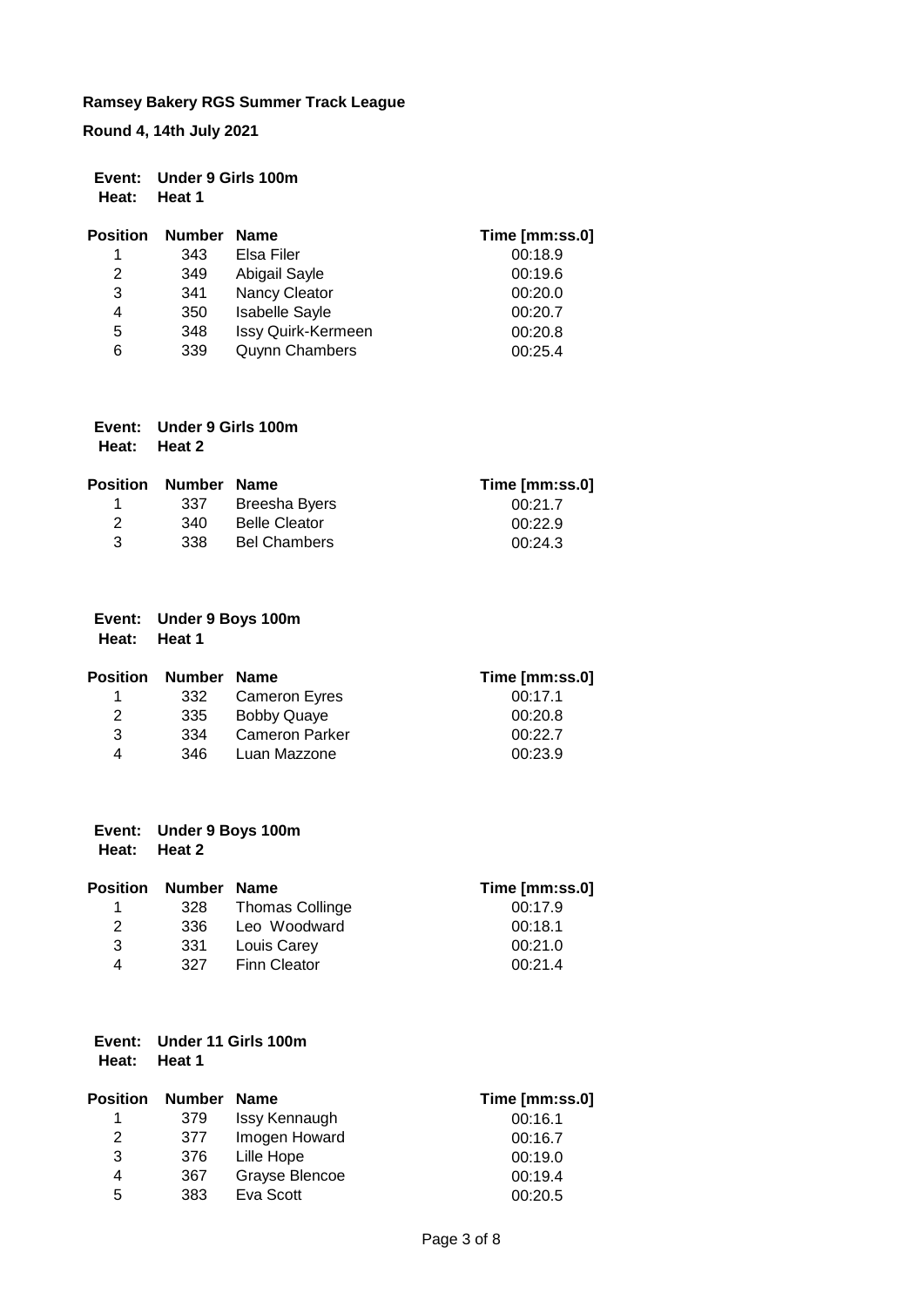**Round 4, 14th July 2021**

| Event: Under 11 Girls 100m |
|----------------------------|
| Heat: Heat 2               |

| <b>Position Number</b> |     | Name                   | Time [mm:ss.0] |
|------------------------|-----|------------------------|----------------|
| 1                      | 381 | <b>Bailey McMullan</b> | 00:19.0        |
| 2                      | 371 | Matilda (Tilly) Davies | 00:19.4        |
| 3                      | 369 | Una Cleator            | 00:19.5        |
| 4                      | 374 | Erin Fox               | 00:19.7        |
| 5                      | 386 | Mariella Mazzone       | 00:20.2        |

|       | Event: Under 11 Girls 100m |
|-------|----------------------------|
| Heat: | Heat 3                     |

| Position | Number Name |                       | Time [mm:ss.0] |
|----------|-------------|-----------------------|----------------|
|          | 380         | Eleanor Lyness        | 00:19.0        |
| 2        | 382         | Louisa Oates          | 00:20.5        |
| 3        | 373         | Aalin Forgie          | 00:20.8        |
| 4        | 375         | Annabelle Hinstridge  | 00:23.1        |
| 5        | 372         | <b>Emma Dorricott</b> | 00:23.4        |

#### **Event: Under 11 Boys 100m Heat: Heat 1**

| <b>Position</b> | Number Name |                      | Time [mm:ss.0] |
|-----------------|-------------|----------------------|----------------|
| 1.              | 355         | James Jelski         | 00:15.8        |
| 2               | 363         | <b>Timothy Perry</b> | 00:16.5        |
| 3               | 360         | Cailum McCann        | 00:17.3        |
| 4               | 353         | William Gadman       | 00:18.4        |
| 5               | 356         | Ollie Kennaugh       | 00:19.3        |

#### **Event: Under 11 Boys 100m Heat: Heat 2**

| Position | <b>Number</b> | <b>Name</b>            | Time [mm:ss.0] |
|----------|---------------|------------------------|----------------|
| 1.       | 364           | Merfyn Pritchard       | 00:17.1        |
| 2        | 388           | <b>Ffinlo Shimmin</b>  | 00:18.1        |
| 3        | 351           | Joseph Collinge        | 00:19.4        |
| 4        | 362           | <b>Dillon Parker</b>   | 00:20.7        |
| 5        | 359           | <b>Matthew Livesey</b> | 00:22.5        |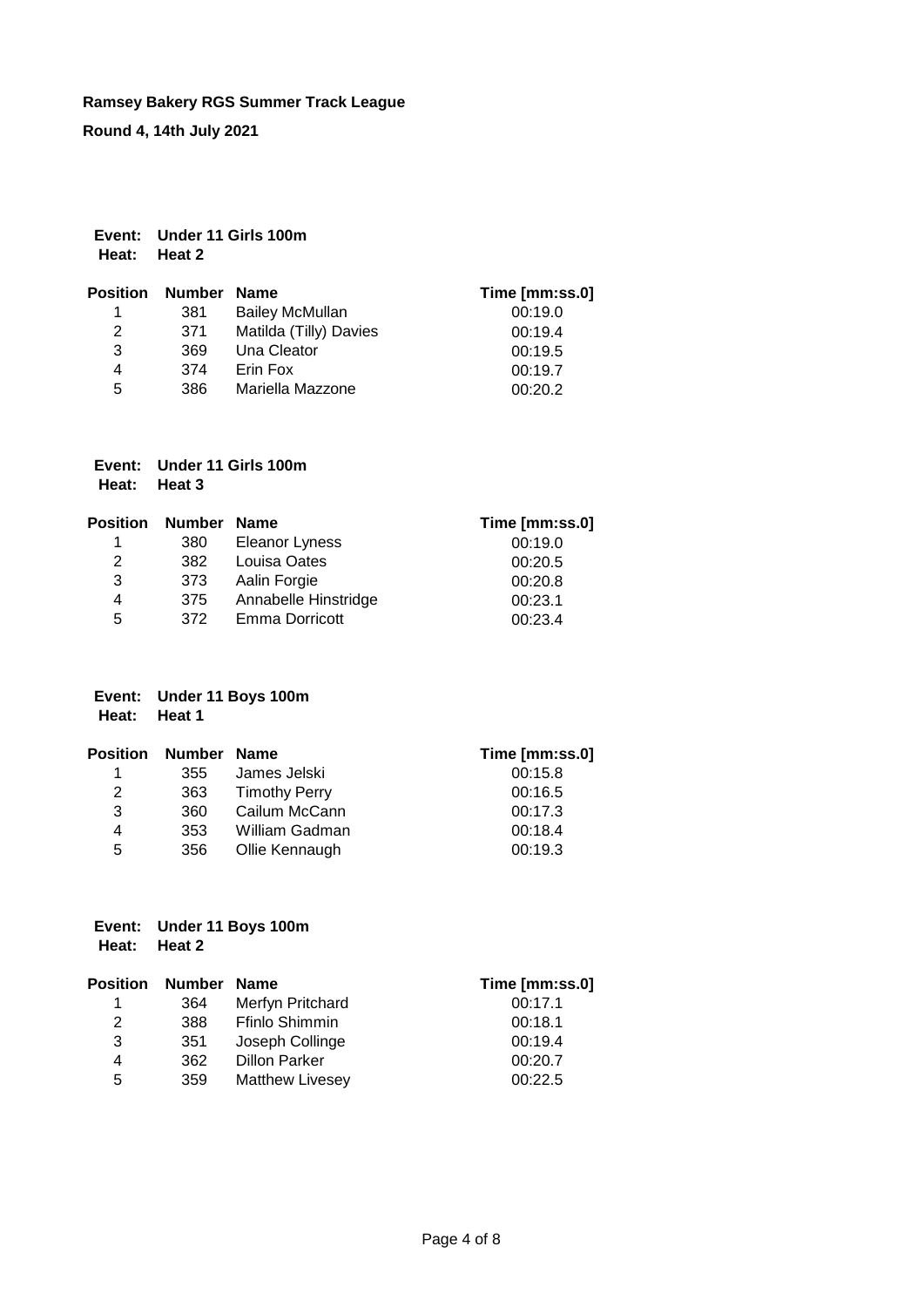**Round 4, 14th July 2021**

|              | Event: Under 7 Girls 75m |
|--------------|--------------------------|
| Heat: Heat 1 |                          |

| <b>Position</b> | <b>Number</b> | Name                   | Time [mm:ss.0] |
|-----------------|---------------|------------------------|----------------|
| 1               | 318           | <b>Willow Curphey</b>  | 00:16.5        |
| 2               | 320           | Molly Feeney           | 00:18.1        |
| 3               | 325           | <b>Florence Quayle</b> | 00:18.5        |
| 4               | 324           | Lydia Quaye            | 00:18.8        |
| 5               | 385           | Zara Cowley-Hardy      | 00:19.4        |

| Event: Under 7 Girls 75m |
|--------------------------|
| Heat: Heat 2             |

| Position | Number Name |                    | Time [mm:ss.0] |
|----------|-------------|--------------------|----------------|
|          | 321         | Fola Lewis         | 00:16.7        |
| 2        | 323         | Eva Pritchard      | 00:17.5        |
| 3        | 317         | Eleanor Collinge   | 00:20.3        |
| 4        | 316         | <b>Chloe Carey</b> | 00:21.8        |

# **Event: Under 7 Boys 75m**

**Heat: Heat 1**

| <b>Position</b> | Number | Name                            | Time [mm:ss.0] |
|-----------------|--------|---------------------------------|----------------|
|                 | 314    | <b>Teddy Thompson-Broadbent</b> | 00:16.2        |
| 2               | 309    | Joseph Hinstridge               | 00:16.5        |
| 3               | 306    | George Filer                    | 00:17.7        |
| 4               | 308    | Archie Gadman                   | 00:19.8        |
| 5               | 302    | Conor Bryan                     | 00:221         |

### **Event: Under 7 Boys 75m Heat: Heat 2**

|   | <b>Position Number Name</b> |                          | Time [mm:ss.0] |
|---|-----------------------------|--------------------------|----------------|
|   | 303                         | <b>Harry Cleator</b>     | 00:15.7        |
| 2 | 301                         | Oisin Brook              | 00:16.3        |
| 3 | 313                         | Felix Thompson-Broadbent | 00:17.9        |
| 4 | 312                         | Robby Quirk-Kermeen      | 00:19.0        |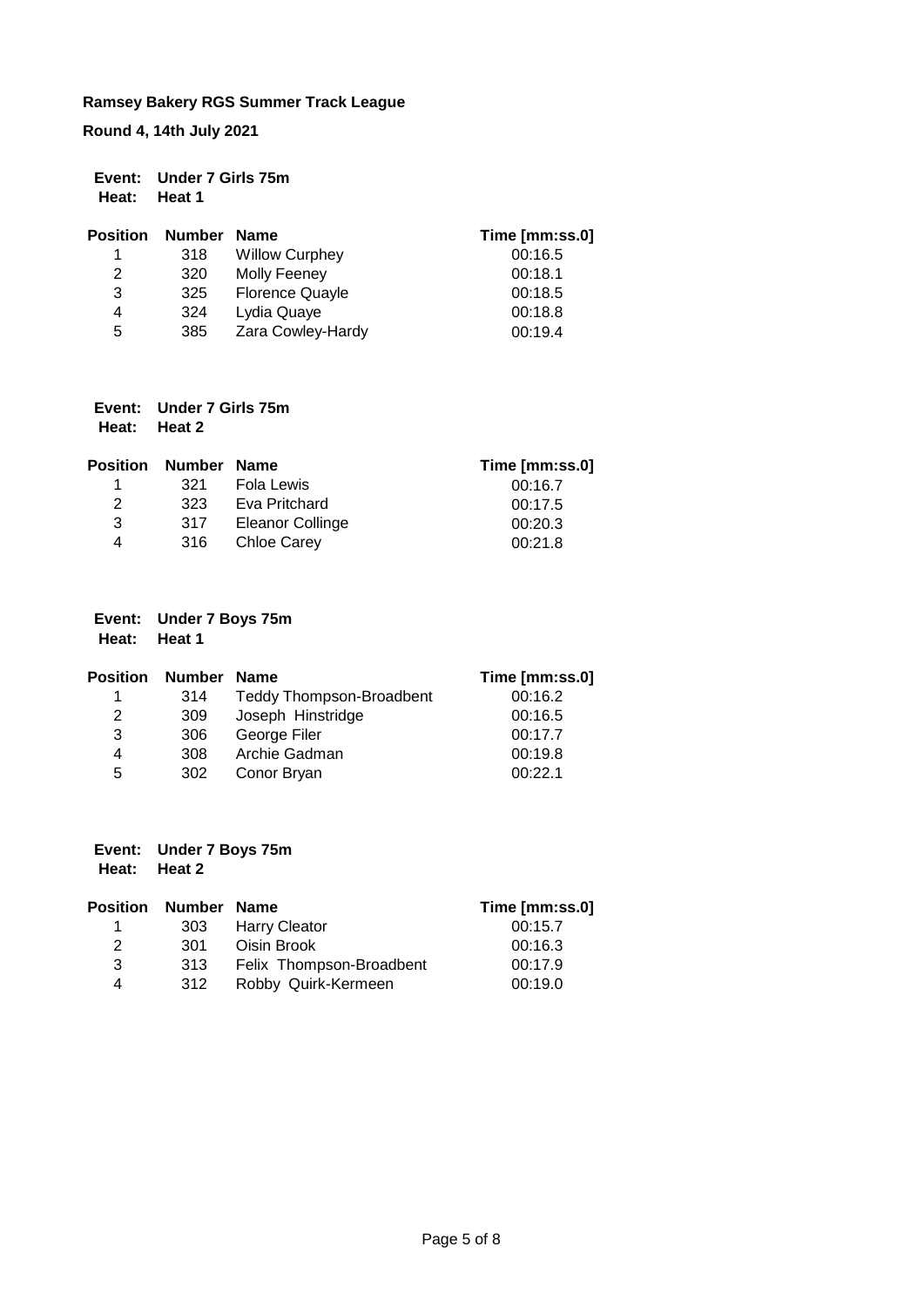**Round 4, 14th July 2021**

| Event: Under 11 Girls 200m |
|----------------------------|
| Heat: Heat 1               |

| <b>Position</b> | Number | <b>Name</b>            | Time [mm:ss.0] |
|-----------------|--------|------------------------|----------------|
| 1               | 376    | Lille Hope             | 00:39.6        |
| 2               | 374    | Erin Fox               | 00:40.7        |
| 3               | 367    | Grayse Blencoe         | 00:41.4        |
| 4               | 381    | <b>Bailey McMullan</b> | 00:42.7        |
| 5               | 373    | Aalin Forgie           | 00:45.5        |
| 6               | 372    | <b>Emma Dorricott</b>  | 00:51.9        |

| Event: Under 11 Girls 200m |  |
|----------------------------|--|
| Heat: Heat 2               |  |

| <b>Position</b> | Number | Name                 | Time [mm:ss.0] |
|-----------------|--------|----------------------|----------------|
|                 | 379    | Issy Kennaugh        | 00:35.1        |
| 2               | 377    | Imogen Howard        | 00:39.3        |
| 3               | 369    | Una Cleator          | 00:42.6        |
| 4               | 382    | Louisa Oates         | 00:44.8        |
| 5               | 375    | Annabelle Hinstridge | 00:48.0        |

| Event: Under 11 Girls 200m |
|----------------------------|
| Heat: Heat 3               |

| <b>Position</b> | Number Name |                        | Time [mm:ss.0] |
|-----------------|-------------|------------------------|----------------|
|                 | 380         | Eleanor Lyness         | 00:38.8        |
| 2               | .371        | Matilda (Tilly) Davies | 00:40.8        |
| 3               | 383         | Eva Scott              | 00:44.5        |
| 4               | 386.        | Mariella Mazzone       | 00:48.2        |

| Event: Under 11 Boys 200m |  |  |  |
|---------------------------|--|--|--|
|                           |  |  |  |

**Heat: Heat 1**

| <b>Position</b> | Number Name |                      | Time [mm:ss.0] |
|-----------------|-------------|----------------------|----------------|
| 1               | 355         | James Jelski         | 00:32.9        |
| 2               | 363         | <b>Timothy Perry</b> | 00:34.8        |
| 3               | 360         | Cailum McCann        | 00:36.5        |
| 4               | 353         | William Gadman       | 00:37.3        |
| 5               | 356         | Ollie Kennaugh       | 00:43.3        |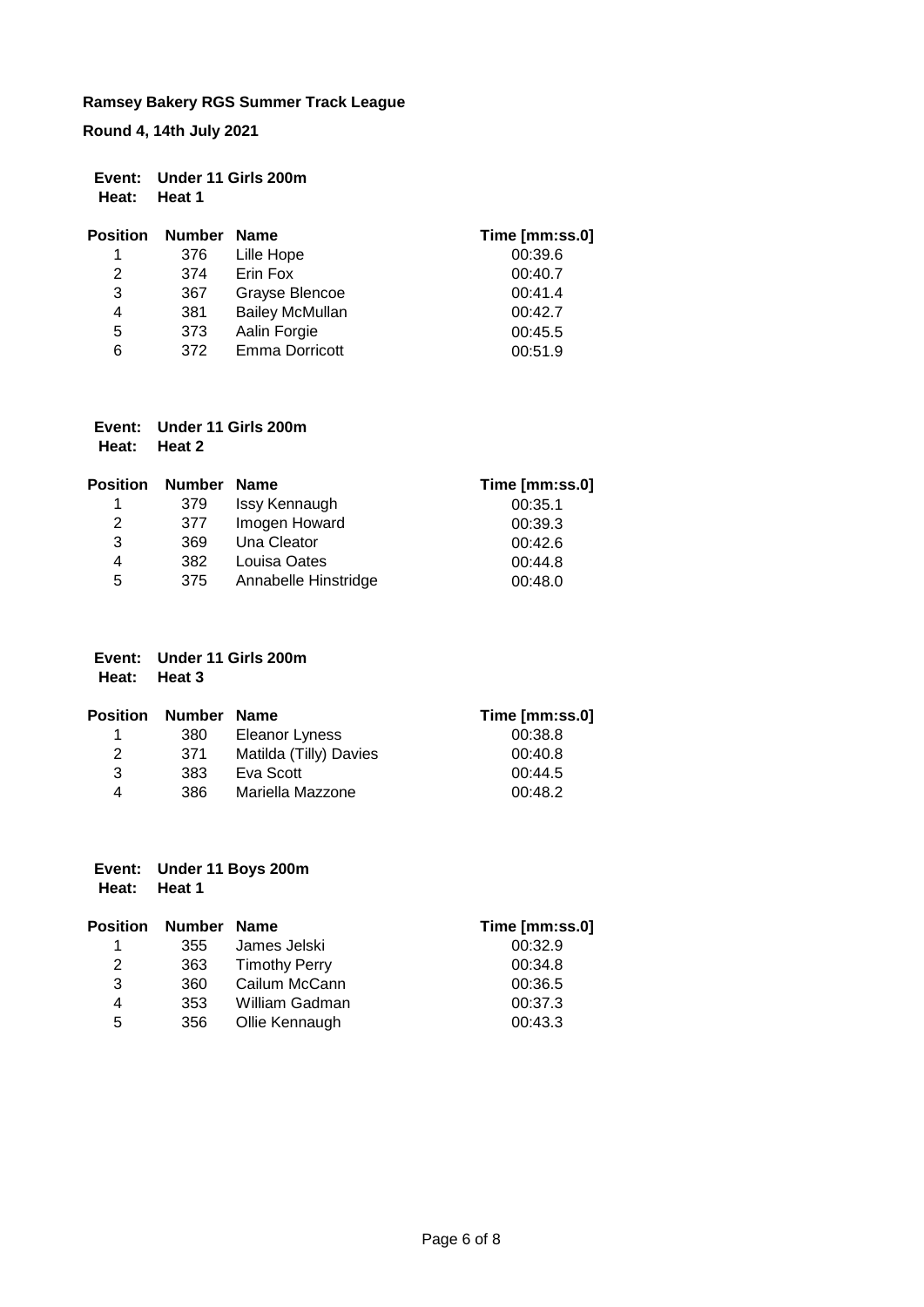**Round 4, 14th July 2021**

| Event: Under 11 Boys 200m |
|---------------------------|
| Heat: Heat 2              |

| <b>Position</b> | <b>Number</b> | Name                   | Time [mm:ss.0] |
|-----------------|---------------|------------------------|----------------|
| 1               | 364           | Merfyn Pritchard       | 00:36.8        |
| 2               | 388           | Ffinlo Shimmin         | 00:37.7        |
| 3               | 351           | Joseph Collinge        | 00:40.5        |
| 4               | 362           | <b>Dillon Parker</b>   | 00:42.9        |
| 5               | 359           | <b>Matthew Livesey</b> | 00:46.7        |

| Event: Under 9 Girls 200m |
|---------------------------|
| Heat: Heat 1              |

| <b>Position</b> | <b>Number</b> | <b>Name</b>           | Time [mm:ss.0] |
|-----------------|---------------|-----------------------|----------------|
| 1               | 343           | Elsa Filer            | 00:42.7        |
|                 | 341           | Nancy Cleator         | 00:43.9        |
|                 | 348           | Issy Quirk-Kermeen    | 00:45.4        |
|                 | 340           | <b>Belle Cleator</b>  | 00:51.2        |
|                 | 339           | <b>Quynn Chambers</b> | 00:54.3        |
|                 | 338           | <b>Bel Chambers</b>   | 00:59.4        |

|              | Event: Under 9 Girls 200m |
|--------------|---------------------------|
| Heat: Heat 2 |                           |

| <b>Position</b> | <b>Number</b> | Name                  | Time [mm:ss.0] |
|-----------------|---------------|-----------------------|----------------|
|                 | 342           | Sienna Curphey        | 00:41.7        |
| 2               | 349           | Abigail Sayle         | 00:44.4        |
| 3               | 337           | Breesha Byers         | 00:45.9        |
| 4               | 350           | <b>Isabelle Sayle</b> | 00:52.1        |

| Event: Under 9 Boys 200m |  |
|--------------------------|--|
|                          |  |

**Heat: Heat 1**

| <b>Position</b> | Number Name |                       | Time [mm:ss.0] |
|-----------------|-------------|-----------------------|----------------|
| 1.              | 332         | <b>Cameron Eyres</b>  | 00:35.3        |
| 2               | 336         | Leo Woodward          | 00:38.7        |
| 3               | 335         | <b>Bobby Quaye</b>    | 00:42.9        |
| 4               | 327         | Finn Cleator          | 00:47.3        |
| 5               | 334         | <b>Cameron Parker</b> | 00:54.4        |